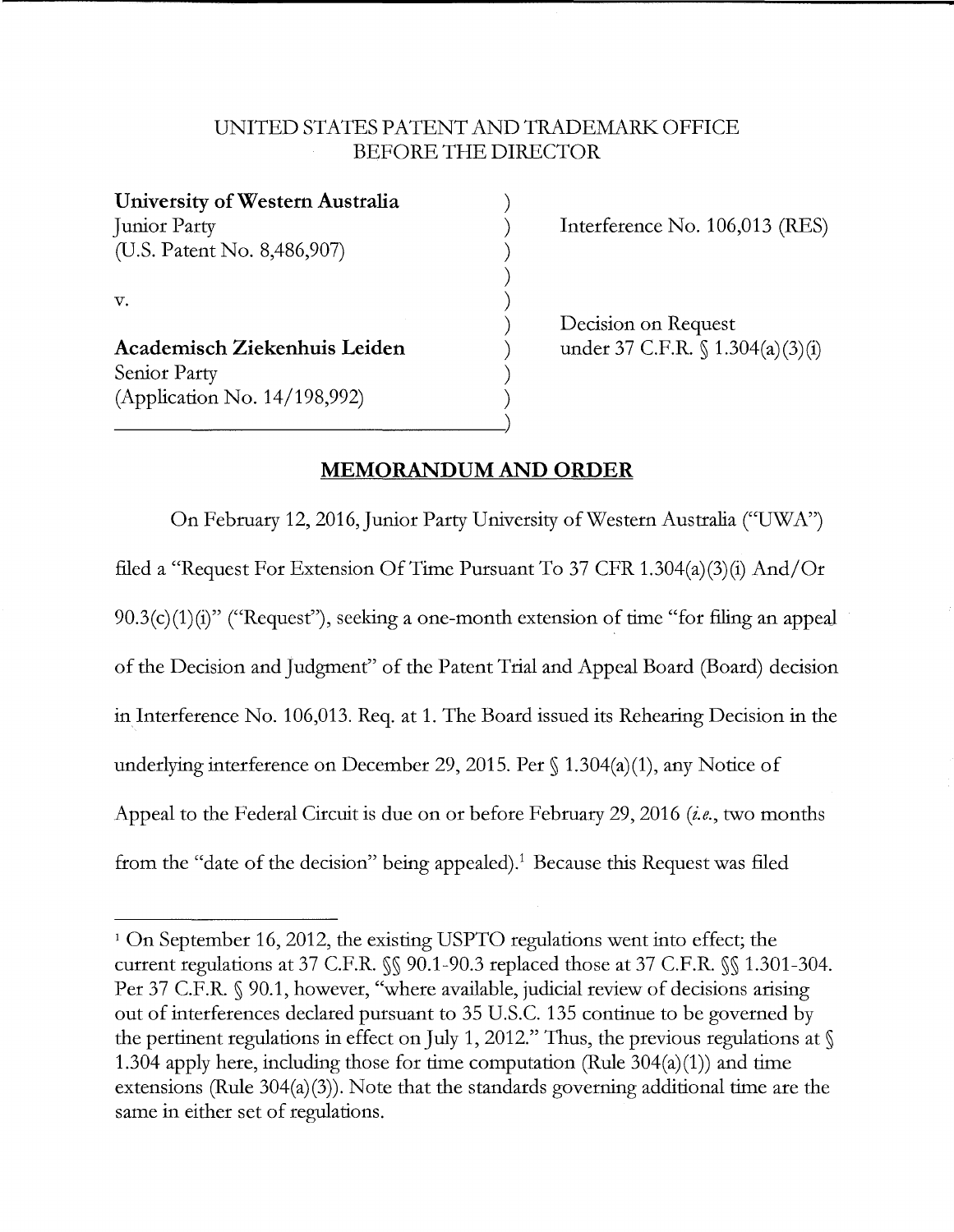before the expiration of the period for seeking judicial review, this Request falls under the "good cause" standard of 37 C.F.R. § 1.304(a)(3)(i). If the request is granted, the new filing deadline would be March 29, 2016.

UWA explains that the additional month is necessary to "complete review of the record, including the reasoning in the decision for refusing to continue the interference to allow the filing of motions addressing threshold issues." Req. at 1. UW A explains that it "has been diligently conducting this review, but has yet to complete it." *Id.* Additionally, UWA proffers that its decision whether to appeal to the Federal Circuit "will also be influenced" by whether the Supreme Court grants the currently-pending writ of *certiorari* in *Biogen MA*, Inc. v. Japanese Foundation for Cancer *Research, et al.* (No. 15-607) to address the availability of actions under pre-AIA 35 U.S.C. § 146 in interferences instituted after September 16, 2012. Req. at 2. Thus, argues UWA, the requested additional time "will likely provide UWA with additional information to allow an informed decision to be made" regarding whether to pursue direct appeal to the Federal Circuit under § 141. *Id* UW A additionally states that "a further extension" may be necessary if the Court has not acted on the *certiorari* petition by Mid-March. *Id* 

Senior Party Academisch Ziekenhuis Leiden ("AZL") subsequently filed a "request" to file an opposition to UW A's request for additional time on its appeal deadline. In that request, AZL outlines the considerations it would elaborate on in any

2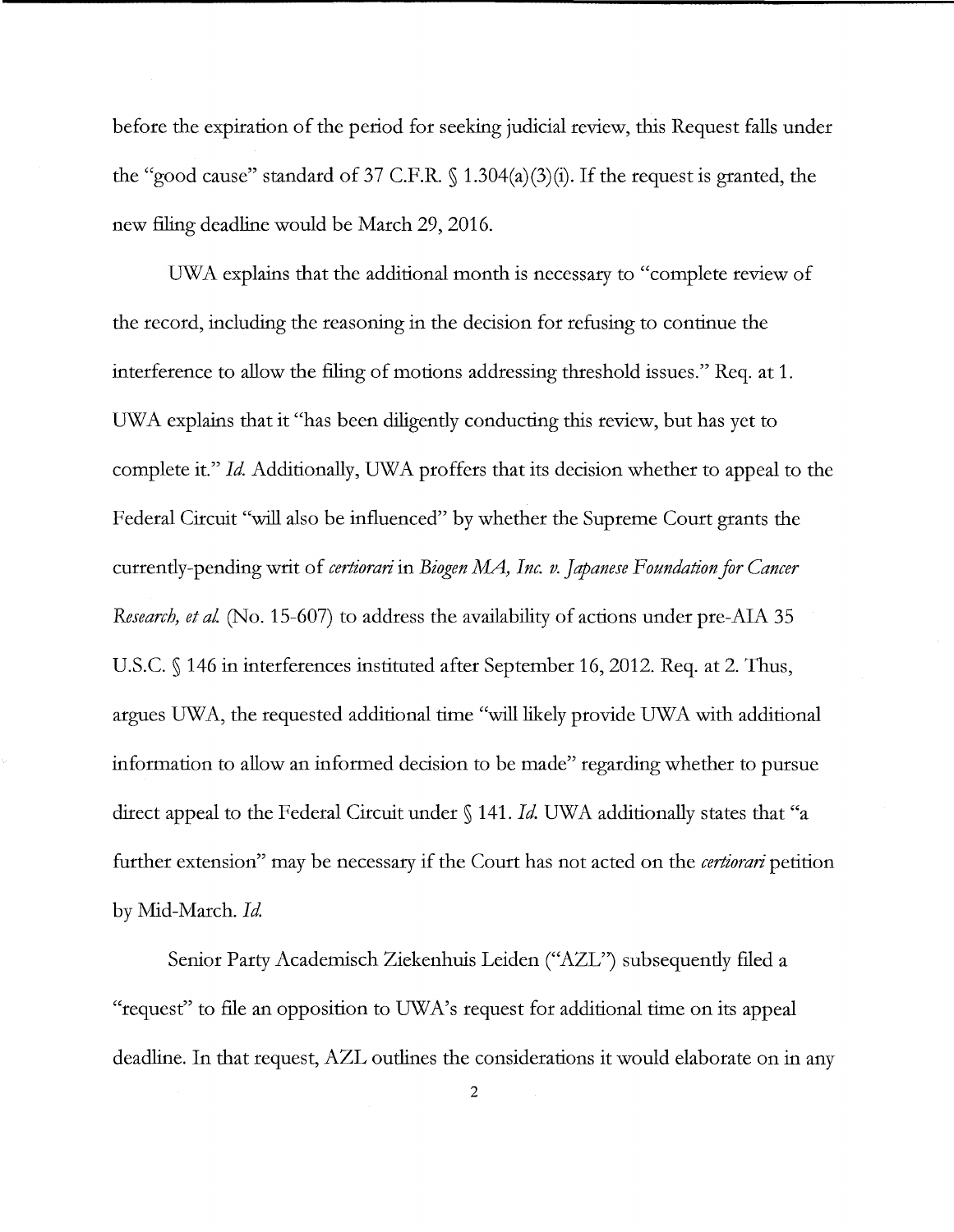formally-filed opposition, including that AZL would be prejudiced by the additional time, which would delay the issuance of its patent that is already subject to terminal disclaimers; that UWA should not need more time given the relative simplicity of the existing record; and that any additional time to wait on whether the Court agrees to hear the *Biogen* appeal would not impart any clarity to UWA because only disposition on the merits will resolve the availability of§ 146 actions and that will not occur for many more months. *See* Ltr. from Timothy M. Murphy to Thomas W. Krause (Feb. 15, 2016) ("Opp."). UW A then filed a letter requesting that AZL's letter "not be considered and be stricken from the record," citing a decision from the Director in a time extension request from *Ho v. Furcht* that UWA maintains "essentially den[ied] a similar request" in that interference. *See* Ltr. from R. Danny Huntington to Thomas W. Krause (Feb. 16, 2016). AZL then responded to the characterization of the *Ho*  decision in UW A's letter. *See* Ltr. from Timothy M. Murphy to Thomas W. Krause (Feb. 16, 2016).

Before turning to the merits of UW A's Request, the parties' jockeying about whether AZL may oppose needs to be addressed. UWA is incorrect that the Director's Order in *Ho v. Furcht* "essentially den[ied]" a request to oppose a time extension request. *Ho* states that while neither the previous nor existing regulations contemplated the filing of an "opposition" or subsequent "reply" thereto, the Director has the discretion to consider them, and did so in that particular matter. *See*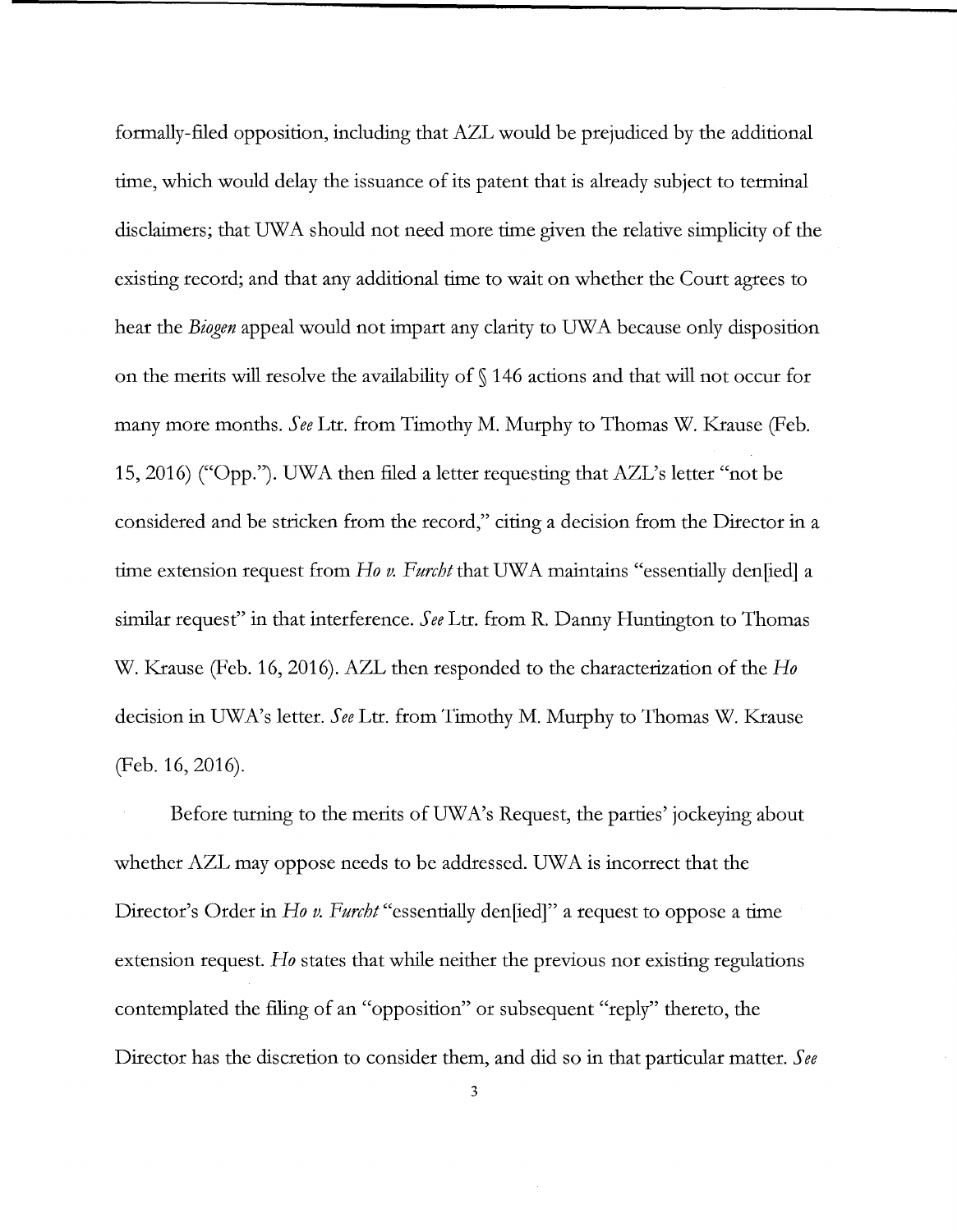Decision on Request under 37 C.F.R. § 1.304(a)(3)(i), at 2 n.2, *Ho v. Furcht,* Int. No. 105,953 (Dec. 12, 2014)). But *Ho* makes clear that "such filings should be avoided in the future," and that private parties should not expect the ability to file them. *Id* That remains true. The papers filed by the parties here are motions practice. But "requests" for time extensions are not filed under the motions regulations. So parties should not expect the opportunity to file responsive papers, or that they will be considered if submitted. Here, the parties filed their subsequent correspondence before the Director issued a decision on the Request. Thus, consistent with *Ho,* the Director has considered the parties' papers in considering UWA's Request.<sup>2</sup>

The Director may extend the time for filing an appeal notice "[f] or good cause shown if requested in writing before the expiration of the period for filing an appeal or commencing a civil action." 37 C.F.R.  $\int$  1.304(a)(3)(i).<sup>3</sup> Like the extension request in *Ho,* UW A's Request breaks down along two lines. UW A first maintains that it needs the additional time to complete review of the decision and record to determine whether to appeal to the Federal Circuit. The second basis asks for the additional time to see how the *certiorari* petition in *Biogen* plays out, with the hopes that the Court will

<sup>&</sup>lt;sup>2</sup> It is not necessary that AZL file a formal opposition, per its "request" to do so. The information provided by AZL's letter is adequate to consider AZL's position on the matter.

<sup>&</sup>lt;sup>3</sup> Decisions on requests for additional time to seek judicial review of Board decisions are delegated to the Solicitor. MPEP  $\{1002.02(k)(3)\}$ .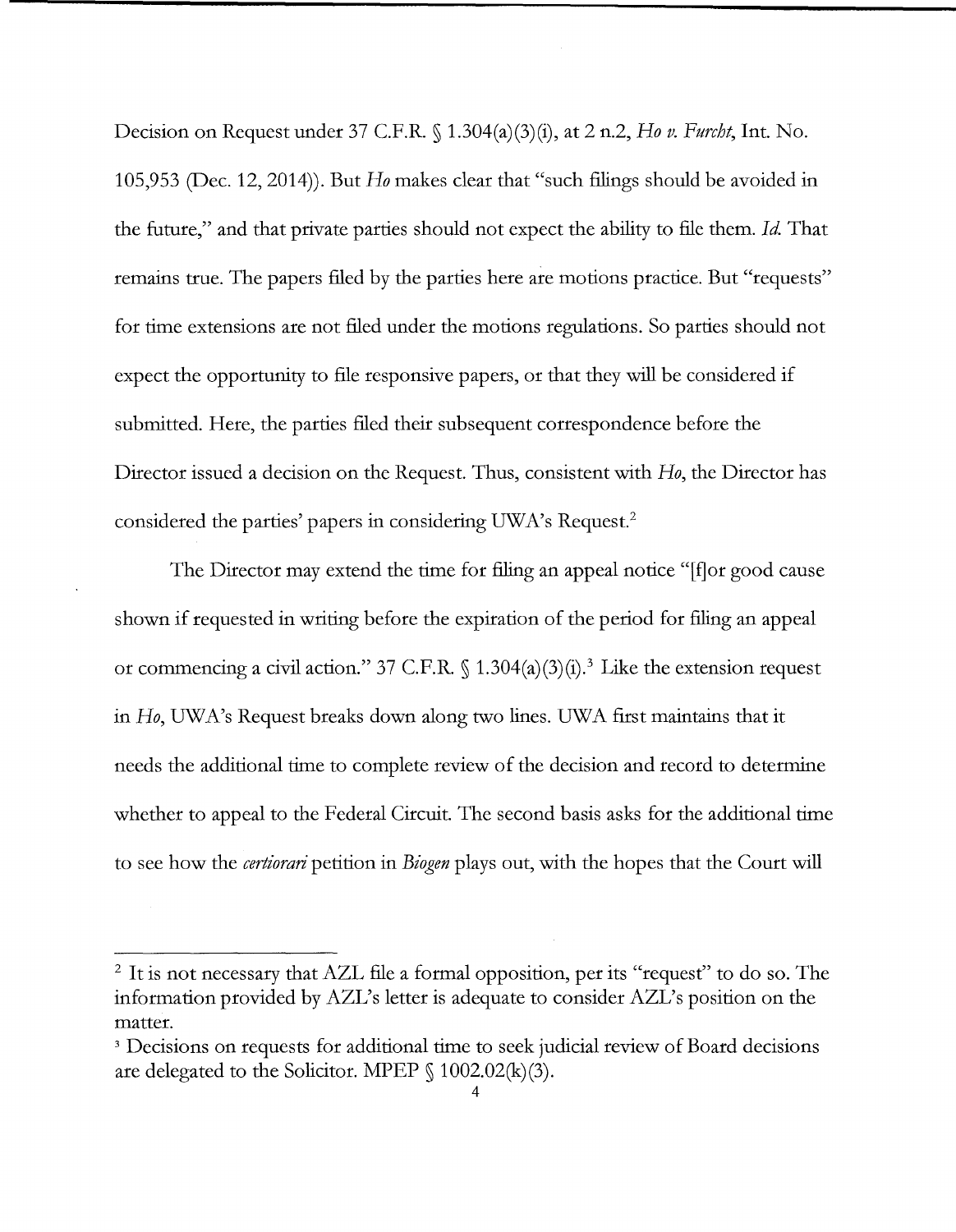act on the petition during the extension. Absent such action, UWA suggests it will need more time.

As in *Ho,* the latter basis does not constitute good cause for the requested extension. While the "good cause" standard is lenient, it must still have limits. The Court may not decide the *Biogen* petition in the requested month, which would require additional extensions. Req. at 2. And even if the Court agrees to hear the *Biogen* appeal during March, UWA will not have any further guidance on whether it should pursue judicial review of this Board decision, or even whether it could pursue such review in district court. Clarity as to whether a  $\S$  146 action is available to UWA will come only if/when the Court decides the merits of the *Biogen* case, which could be up to one year or more from the current appeal deadline. Taking UWA's argument to its logical conclusion, then, if the Court grants *certiorari* in *Biogen,* UW A would require additional time extensions until the Court issues its decision. The time extension provisions do not contemplate what would effectively be a stay of an appeal before it is even filed, particularly where the reason for such a prolonged extension does not speak to the merits of the subject Board decision. The USPTO has issued final agency action in this interference; the administrative proceedings have concluded and there is nothing to "stay." And it should be the reviewing court who decides whether to stay judicial review pending *Biogen,* if for no other reason than such a determination contemplates the kind of briefing that the time-extension regulations do not provide for, as already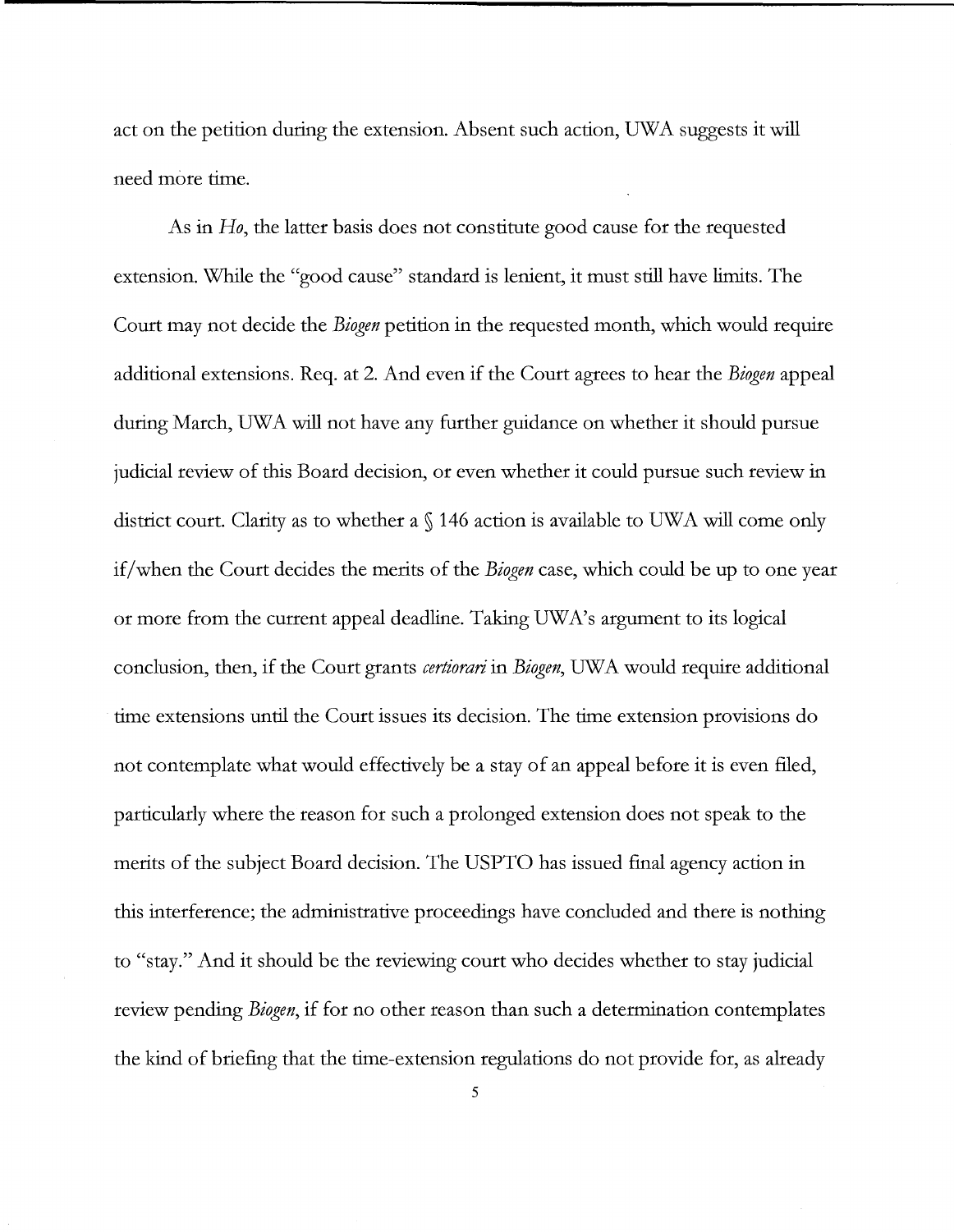discussed. Ultimately, nothing in the status quo seemingly prohibits UWA from filing a § 146 action in an attempt to preserve the option should future events alter that status quo, as other parties have done. *See* Brief for the United States at 7-9, *Storerv. Clark,* Appeal No. 2015-1802 (Feb. 19, 2016).

Nonetheless, UWA has shown "good cause" exists to grant additional time in which to seek judicial review of the Board decision based upon its representation that such time is needed to assess the merits of the issues reached in the Board decision. This request is again like *Ho* in this respect. While additional information as to why the two months already provided to determine whether to appeal was insufficient for that purpose would have strengthened UWA's request *(see* Opp. at 1), the Director accepts UWA's statement that is has been "diligently conducting" its review of the record, but still requires additional time to complete it. Req. at 1. And the requested one month is proportional to the particular circumstances alleged by UW A as giving rise to the need for the additional time.